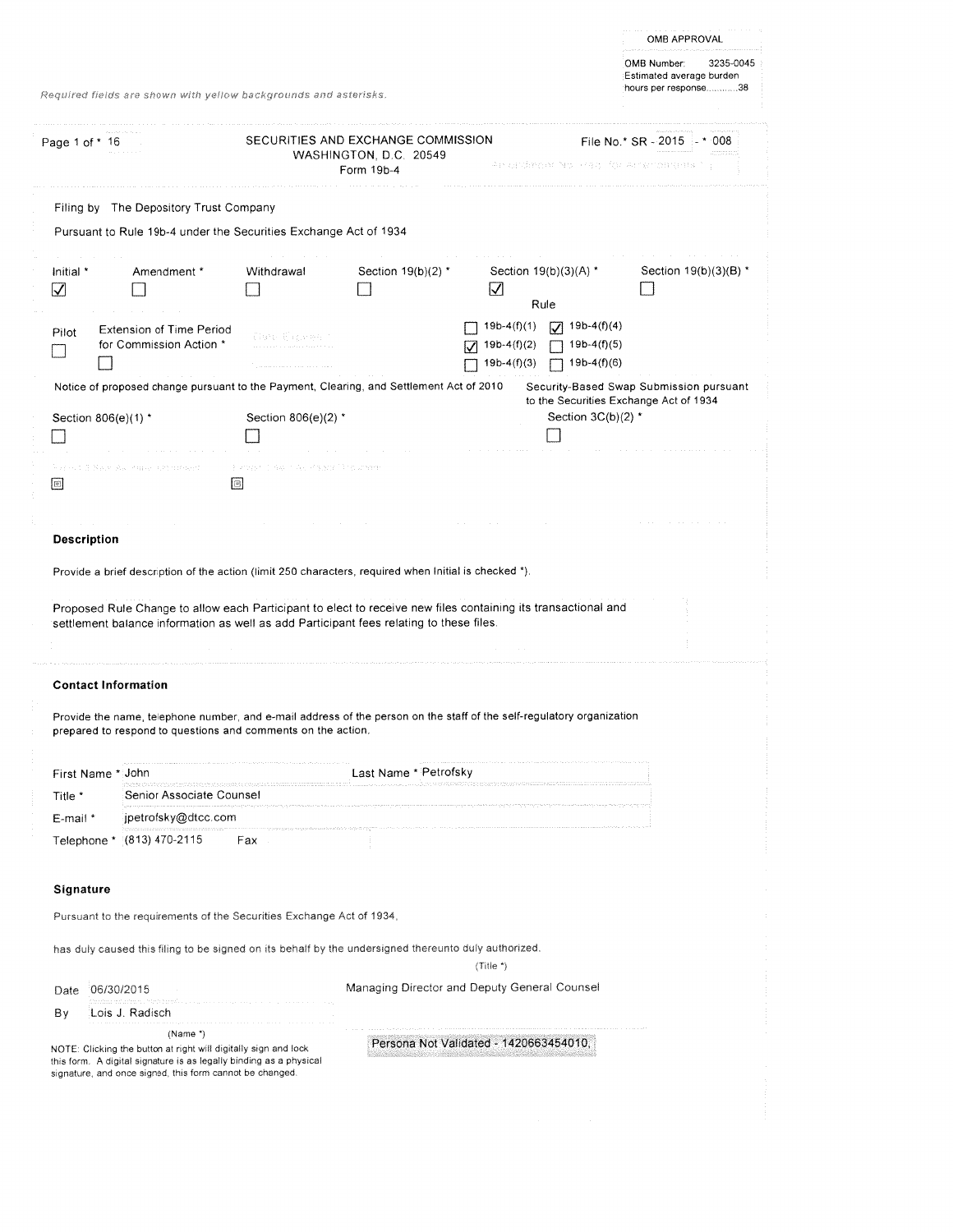#### SECURITIES AND EXCHANGE COMMISSION WASHINGTON, D.C. 20549

For complete Form 1 9b-4 instructions please refer to the EFFS website.

|                                                                                                                                                                | For complete Form 19b-4 instructions please refer to the EFFS website.                                                                                                                                                                                                                                                                                                                                                                                                                                                                                                                                                                                                                                                                                                                                                                                                                                                                                                                                                                                                                                                                 |
|----------------------------------------------------------------------------------------------------------------------------------------------------------------|----------------------------------------------------------------------------------------------------------------------------------------------------------------------------------------------------------------------------------------------------------------------------------------------------------------------------------------------------------------------------------------------------------------------------------------------------------------------------------------------------------------------------------------------------------------------------------------------------------------------------------------------------------------------------------------------------------------------------------------------------------------------------------------------------------------------------------------------------------------------------------------------------------------------------------------------------------------------------------------------------------------------------------------------------------------------------------------------------------------------------------------|
| Form 19b-4 Information *<br>Add<br>Remove<br>View                                                                                                              | The self-regulatory organization must provide all required information, presented in a<br>clear and comprehensible manner, to enable the public to provide meaningful<br>comment on the proposal and for the Commission to determine whether the proposal<br>is consistent with the Act and applicable rules and regulations under the Act.                                                                                                                                                                                                                                                                                                                                                                                                                                                                                                                                                                                                                                                                                                                                                                                            |
| <b>Exhibit 1 - Notice of Proposed Rule Change *</b><br>Add<br>View<br>Remove                                                                                   | The Notice section of this Form 19b-4 must comply with the guidelines for publication<br>in the Federal Register as well as any requirements for electronic filing as published<br>by the Commission (if applicable). The Office of the Federal Register (OFR) offers<br>guidance on Federal Register publication requirements in the Federal Register<br>Document Drafting Handbook, October 1998 Revision. For example, all references to<br>the federal securities laws must include the corresponding cite to the United States<br>Code in a footnote. All references to SEC rules must include the corresponding cite<br>to the Code of Federal Regulations in a footnote. All references to Securities<br>Exchange Act Releases must include the release number, release date, Federal<br>Register cite, Federal Register date, and corresponding file number (e.g., SR-[SRO]<br>-xx-xx). A material failure to comply with these guidelines will result in the proposed<br>rule change being deemed not properly filed. See also Rule 0-3 under the Act (17<br>CFR 240.0-3)                                                     |
| <b>Exhibit 1A- Notice of Proposed Rule</b><br>Change, Security-Based Swap Submission,<br>or Advance Notice by Clearing Agencies *<br><b>Service</b>            | The Notice section of this Form 19b-4 must comply with the guidelines for publication<br>in the Federal Register as well as any requirements for electronic filing as published<br>by the Commission (if applicable). The Office of the Federal Register (OFR) offers<br>guidance on Federal Register publication requirements in the Federal Register<br>Document Drafting Handbook, October 1998 Revision. For example, all references to<br>the federal securities laws must include the corresponding cite to the United States<br>Code in a footnote. All references to SEC rules must include the corresponding cite<br>to the Code of Federal Requisitions in a footnote. All references to Securities<br>Exchange Act Releases must include the release number, release date, Federal<br>Register cite, Federal Register date, and corresponding file number (e.g., SR-[SRO]<br>-xx-xx). A material failure to comply with these guidelines will result in the proposed<br>rule change, security-based swap submission, or advance notice being deemed not<br>properly filed. See also Rule 0-3 under the Act (17 CFR 240.0-3) |
| <b>Exhibit 2 - Notices, Written Comments,</b><br><b>Transcripts, Other Communications</b><br>Remove<br>View<br>Add<br>Exhibit Sent As Paper Document<br>$\Box$ | Copies of notices, written comments, transcripts, other communications. If such<br>documents cannot be filed electronically in accordance with Instruction F, they shall be<br>filed in accordance with Instruction G.                                                                                                                                                                                                                                                                                                                                                                                                                                                                                                                                                                                                                                                                                                                                                                                                                                                                                                                 |
| <b>Exhibit 3 - Form, Report, or Questionnaire</b><br>Remove<br>View<br>Add<br>Exhibit Sent As Paper Document<br>$\overline{\phantom{a}}$                       | Copies of any form, report, or questionnaire that the self-regulatory organization<br>proposes to use to help implement or operate the proposed rule change, or that is<br>referred to by the proposed rule change.                                                                                                                                                                                                                                                                                                                                                                                                                                                                                                                                                                                                                                                                                                                                                                                                                                                                                                                    |
| <b>Exhibit 4 - Marked Copies</b><br>Remove<br>Add<br>View                                                                                                      | The full text shall be marked, in any convenient manner, to indicate additions to and<br>deletions from the immediately preceding filing. The purpose of Exhibit 4 is to permit<br>the staff to identify immediately the changes made from the text of the rule with which<br>it has been working.                                                                                                                                                                                                                                                                                                                                                                                                                                                                                                                                                                                                                                                                                                                                                                                                                                     |
| <b>Exhibit 5 - Proposed Rule Text</b><br>Add<br>Remove<br>View                                                                                                 | The self-regulatory organization may choose to attach as Exhibit 5 proposed changes<br>to rule text in place of providing it in Item I and which may otherwise be more easily<br>readable if provided separately from Form 19b-4. Exhibit 5 shall be considered part<br>of the proposed rule change.                                                                                                                                                                                                                                                                                                                                                                                                                                                                                                                                                                                                                                                                                                                                                                                                                                   |
| <b>Partial Amendment</b>                                                                                                                                       | If the self-regulatory organization is amending only part of the text of a lengthy<br>proposed rule change, it may, with the Commission's permission, file only those<br>portions of the text of the proposed rule change in which changes are being made if<br>the filing (i.e. partial amendment) is clearly understandable on its face. Such partial<br>amendment shall be clearly identified and marked to show deletions and additions.                                                                                                                                                                                                                                                                                                                                                                                                                                                                                                                                                                                                                                                                                           |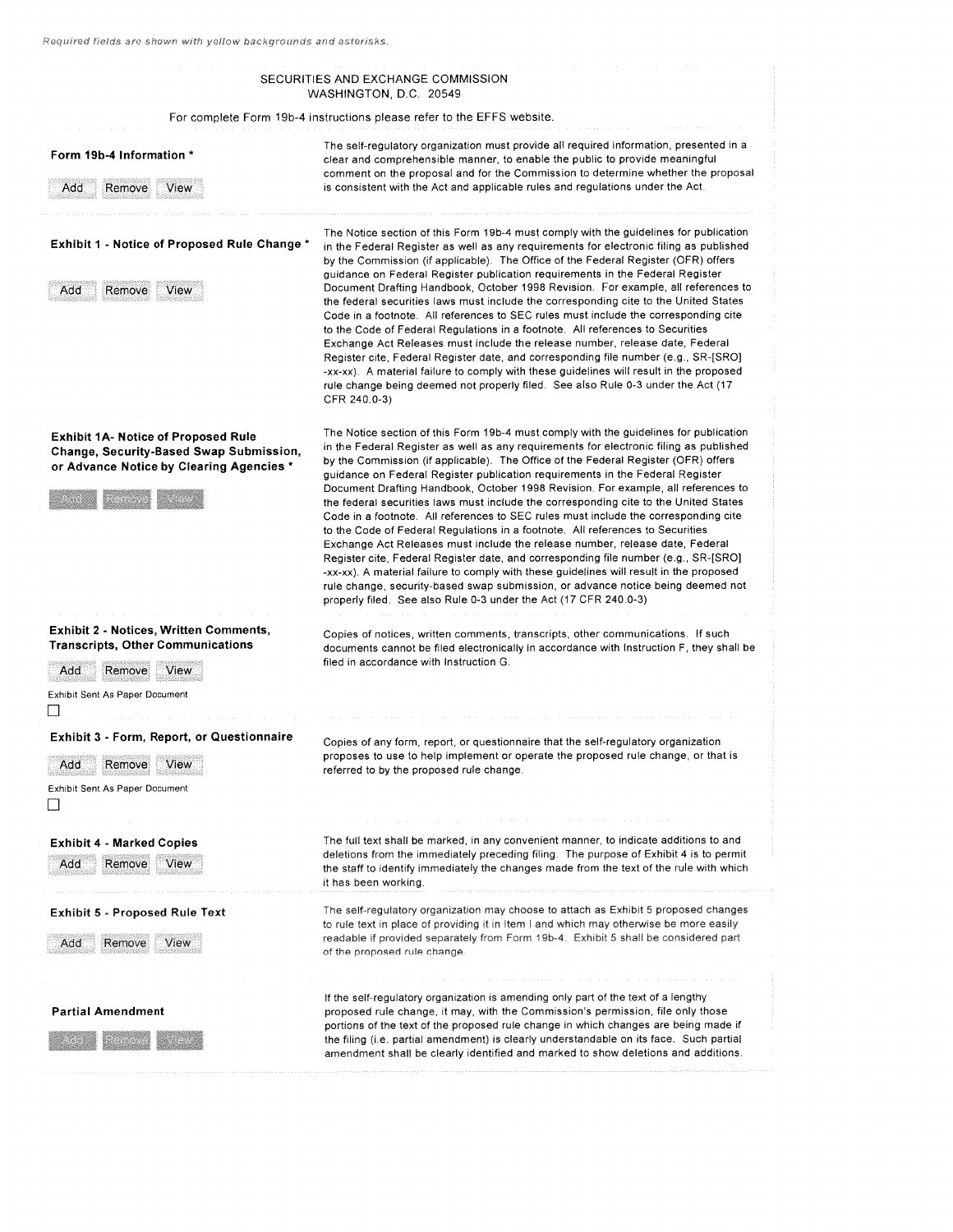# 1. Text of Proposed Rule Change

(a) The purpose of the proposed rule filing<sup>1</sup> submitted by The Depository Trust Company ("DTC") is to: (i) amend the Guide so that each Participant would be able to elect to receive either one or both of two new files containing its: (A) transactional information ("Transactional Information")<sup>2</sup> in one File ("Transactional Information File") and (B) settlement balance information ( "Settlement Balance Information")<sup>3</sup> in the other File ("Settlement Balance Information File") (each, <sup>a</sup> "File", and collectively, "Files"), and (ii) amend the DTC Fee Schedule ("Fee Schedule") to add Participant fees relating to the Files, as more fully' described below. The propose<sup>d</sup> changes to the texts of the Guide and the Fee Schedule are set forth in Exhibit 5.

- (b) Not applicable.
- (c) Not applicable.

# 2. Procedures of the Self-Regulatory Organization

(a) The proposed rule change has been approved by the senior managemen<sup>t</sup> of DTC; no other action is required to be taken by DTC under its organization certificate, by-laws or Rules for <sup>a</sup> proposed rule change of this type.

 $\mathbf{1}$ Each term not otherwise defined herein has its respective meaning as set forth in the DTC Rules (the "Rules"), available at http://www.dtcc.com/legal/rules-and procedures.aspx, and the DTC Settlement Service Guide ("Guide"), available at http://www.dtcc.com/~/media/Files/Downloads/legal/serviceguides/Settlement.pdf.

<sup>&</sup>lt;sup>2</sup> Transactional Information for this purpose is defined as information relating to the Participant's daily settlement transaction activity, as provided by DTC from time to time.

 $\overline{3}$ Settlement Balance Information for this purpose is defined as the Participant's Net Debit Balance or Net Credit Balance, as applicable ("DTC Net Settlement Balance"). Where <sup>a</sup> Participant is <sup>a</sup> common member of DTC and National Securities Clearing Corporation ("NSCC"), Settlement Balance Information would include the net of the Participant's DTC Net Settlement Balance and its NSCC net settlement balance (i.e.. the net amount of its gross settlement debits and credits at NSCC).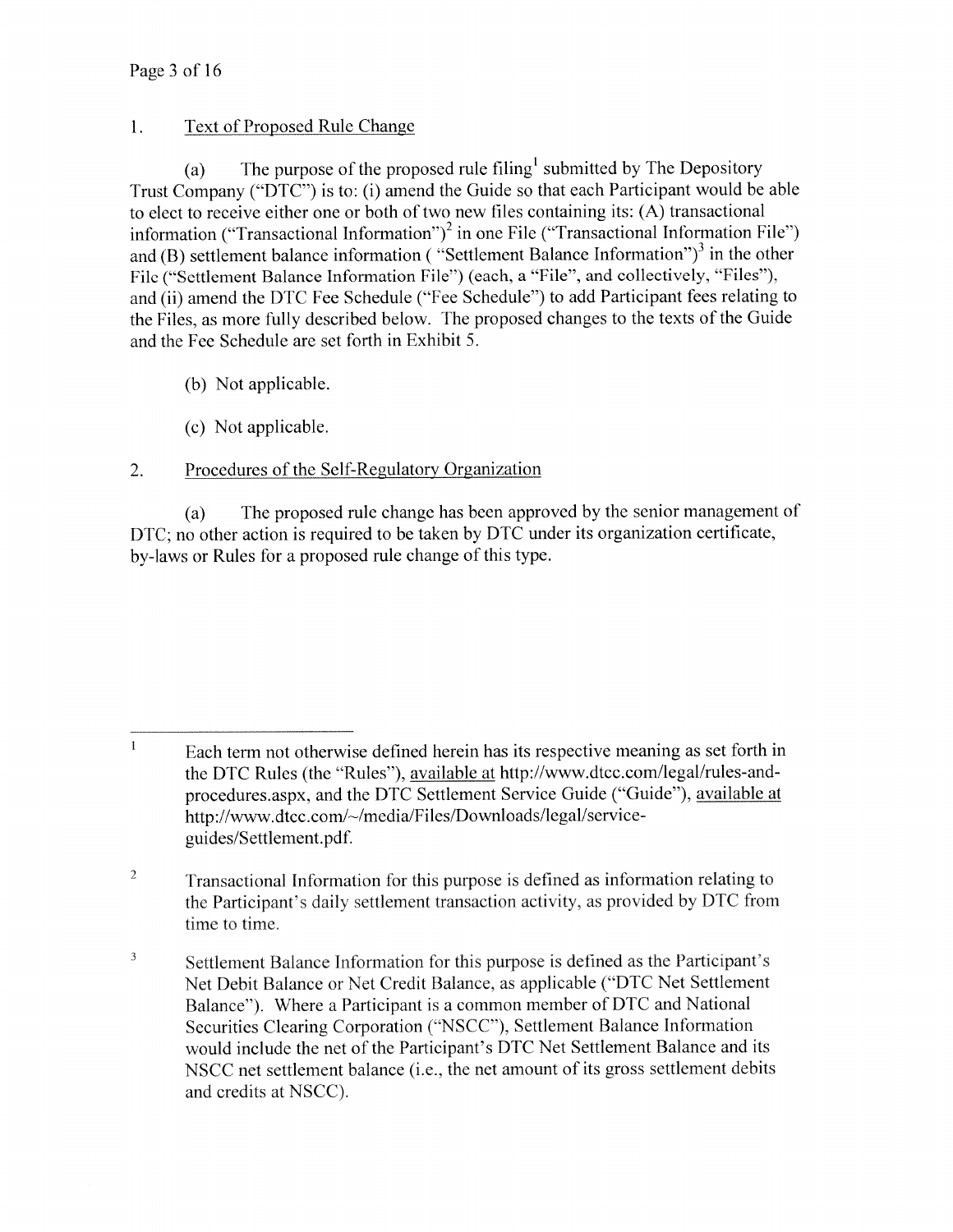# 3. Clearing Agency's Statement of the Purpose of and Statutory Basis for, the Proposed Rule Change

(a)

#### Purpose

The purpose of the propose<sup>d</sup> rule filing is to amend: (i) the Guide so that Participants would be able to elect to receive one or both of the Files and (ii) the Fee Schedule to add Participant fees relating to the Files, as set forth below.

# Background

Transactional Information and Settlement Balance Information are available to Participants in real-time via DTC's Settlement User Interface ("Interface").<sup>4</sup> Participants that wish to access Transactional Information and Settlement Balance Information outside of the Interface may incur expense in order to extract the information from the Interface and incorporate it into their own file formats.

### Proposal

In order to enhance the ability of Participants to efficiently access Transactional Information and Settlement Balance Information on <sup>a</sup> cost effective basis, the proposed rule change would revise the Guide to allow Participants to elect to receive one or both Files, for <sup>a</sup> monthly fee per File. The Transactional Information File would be provided daily. The Settlement Balance Information File would be provided via <sup>a</sup> feed on an intraday basis, with final Settlement Balance Information provided at end-of-day.

The Fee Guide would be amended to add the following Participant fees for access to the Files:

| <b>Description</b>                   | Amount (\$) | <b>Conditions</b> |
|--------------------------------------|-------------|-------------------|
| Transactional Information File.      | 200.00      | Per month         |
| Settlement Balance Information File. | 400.00      | Per month         |

# Transactional Information and Settlement Balance Information Files

 $\ddot{4}$ The Interface allows for Participant input and inquiry into the DTC Settlement System.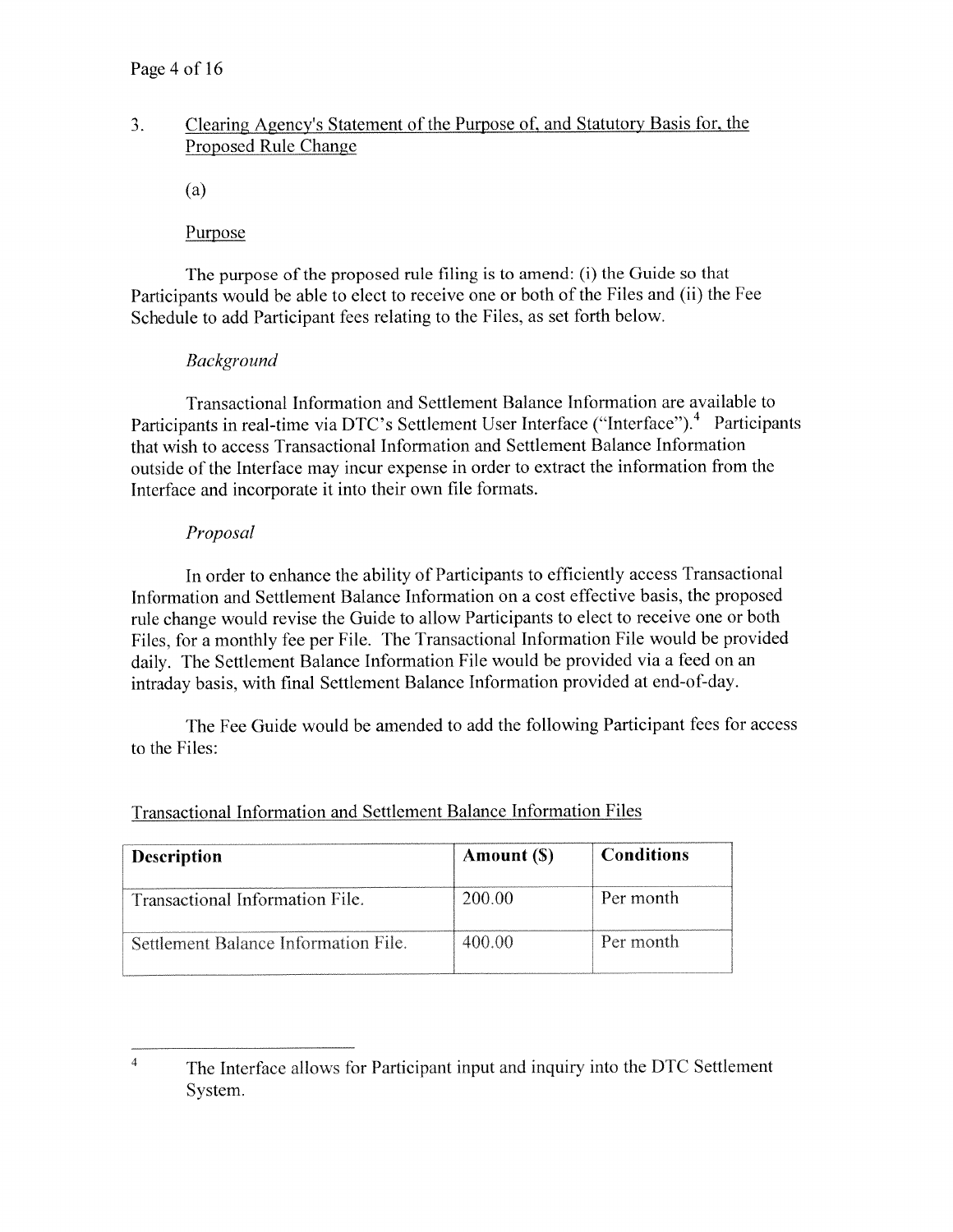# Implementation Date

The effective date of the proposed rule change would be July 1, 2015.

(b)

# Statutory Basis

The propose<sup>d</sup> rule change is designed to promote the promp<sup>t</sup> and accurate clearance and settlement of securities transactions by enhancing access to information for Participants. The propose<sup>d</sup> fees as set forth above would apply equally for Participants that elect to receive Files. Therefore, DTC believes that the proposed rule change is consistent with the requirements of the Securities Exchange Act of 1934, as amended  $("Act")$  and the rules and regulations thereunder applicable to DTC, in particular:  $(i)$ Section  $17A(b)(3)(F)^5$  of the Act, which requires that the rules of the clearing agency be designed, inter alia, to promote the prompt and accurate clearance and settlement of securities transactions, and (ii) Section  $17A(b)(3)(D)^6$  of the Act, which requires that the rules of the clearing agency provide for the equitable allocation of reasonable dues, fees. and other charges among its Participants, respectively.

# 4. Clearing Agency's Statement on Burden on Competition

DTC does not believe that the proposed rule change would have any impact, or impose any burden, on competition.

# 5. Clearing Agency's Statement on Comments on the Proposed Rule Change Received from Members, Participants, or Others

Written comments relating to the propose<sup>d</sup> rule change have not ye<sup>t</sup> been solicited or received. DTC will notify the Securities and Exchange Commission (the "Commission") of any written comments received by DTC.

# 6. Extension of Time Period for Commission Action

DTC does not consent to an extension of the time period specified in Section  $19(b)(2)^7$  of the Act for Commission action.

- $^6$  15 U.S.C. 78q-1(b)(3)(D).
- $\overline{\gamma}$ 15 U.S.C. 78s(b)(2).

 $\,$  5  $\,$ 15 U.S.C. 78q-l(b)(3)(F).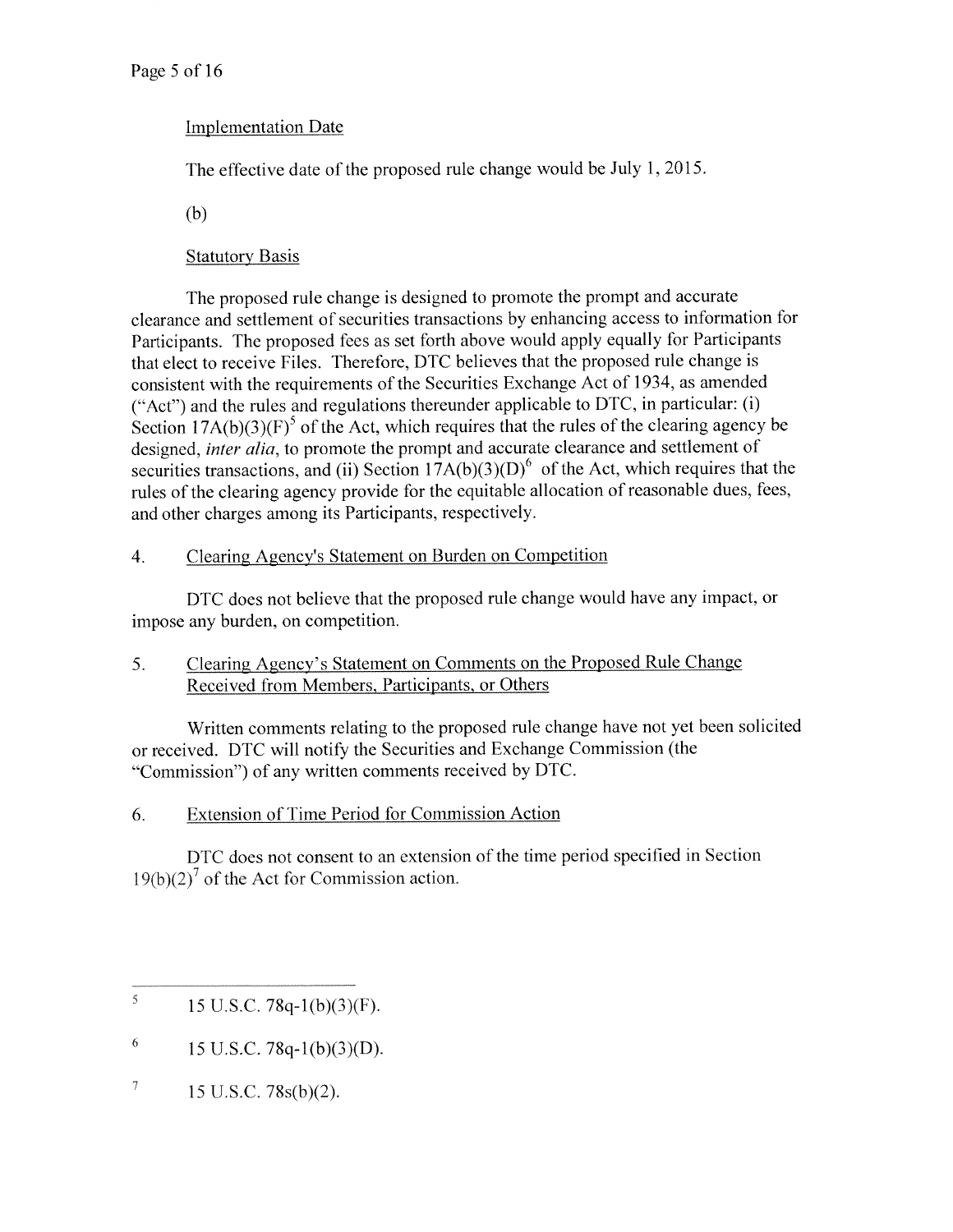# 7. Basis for Summary Effectiveness Pursuant to Section 19(b)(3) or for Accelerated Effectiveness Pursuant to Section 19(b)(2)

- (a) This filing is made pursuant to Section  $19(b)(3)(A)^{\circ}$  of the Act and subparagraphs  $(f)(2)^9$  and  $(f)(4)^{10}$  of Securities Exchange Act Rule 19b-4.
- (b) The propose<sup>d</sup> rule change: (i) establishes or changes <sup>a</sup> due, fee, or other charge applicable only to DTC Participants, because only DTC Participants would be able to receive the Files, and (ii) effects <sup>a</sup> change in an existing service of <sup>a</sup> registered clearing agency that: (A) does not adversely affect the safeguarding of securities or funds in the custody or control of the clearing agency or for which it is responsible; and (B) does not significantly affect the respective rights or obligations of the clearing agency or persons using the service, because the Files are only reports of information that do not affect DTC's safeguarding of securities or funds, or the rights or obligations of DTC or its Participants.
- (c) Not applicable.
- (d) Not applicable.
- 8. Proposed Rule Change Based on Rules of Another Self-Regulatory Organization or of the Commission

The propose<sup>d</sup> rule change is not based on the rules of another self-regulatory organization or the Commission.

9. Security-Based Swap Submissions Filed Pursuant to Section 3C of the Act

Not applicable.

10. Advance Notices Filed Pursuant to Section 806(e) of the Payment, Clearing and Settlement Supervision Act

Not applicable.

 $10$  17 CFR 240.19b-4(f)(4).

 $8$  15 U.S.C. 78s(b)(3)(A).

<sup>9</sup> 17 CFR 240.19b-4(f)(2),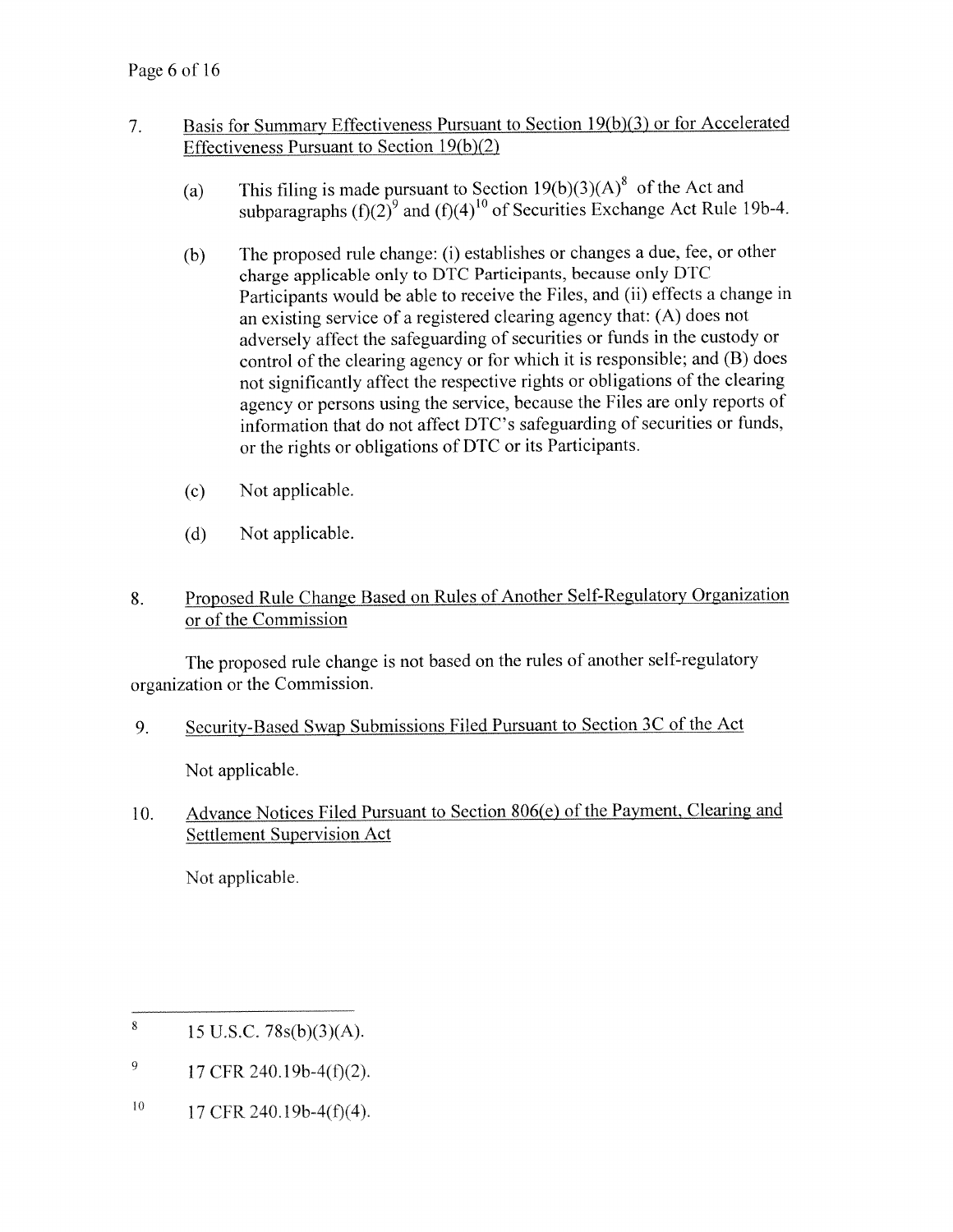# Page 7 of 16

- 11. Exhibits
	- Exhibit 1A -Notice of proposed rule change for publication in the Federal Register.
	- Exhibit 2 Not applicable.
	- Exhibit 3 Not applicable.
	- Exhibit 4 Not applicable.
	- Exhibit 5 Proposed Revisions to the text of the Service Guide and Fee Schedule.

 $\mathcal{S}$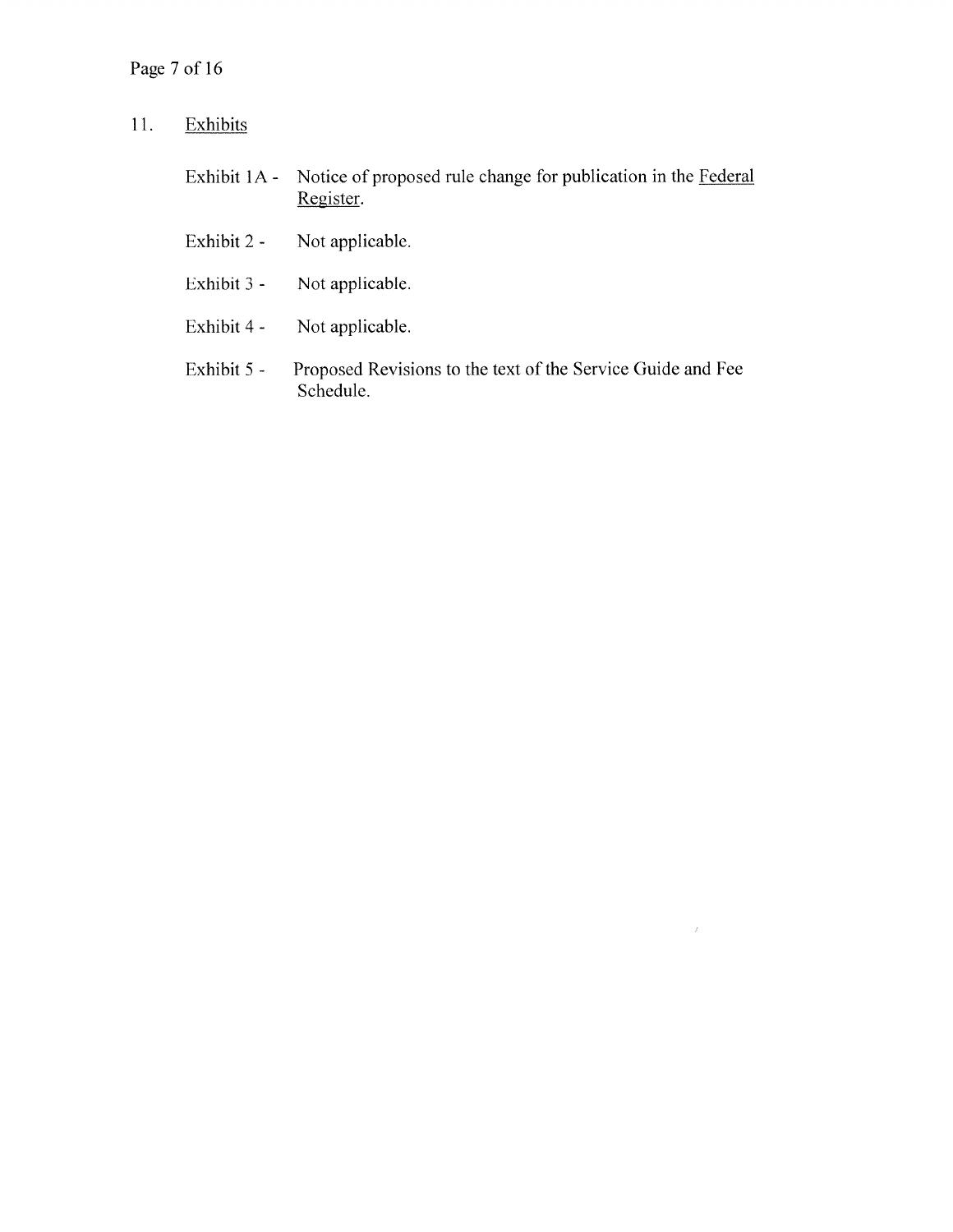#### EXHIBIT 1A

# SECURITIES AND EXCHANGE COMMISSION (Release No. 34-[ 1; File No. SR-DTC-2015-008)

### [DATEJ

Self-Regulatory Organizations; The Depository Trust Company, Notice of Filing and Immediate Effectiveness of Proposed Rule Change to Amend the DTC Settlement Service Guide to Allow Participants to Elect to Receive Certain New Transactional and Settlement Balance Files and Effect <sup>a</sup> Related Amendment to the DTC Fee Schedule

Pursuant to Section  $19(b)(1)^{1}$  of the Securities Exchange Act of 1934 ("Act") and Rule 19b-4<sup>2</sup> thereunder, notice is hereby given that on July 1, 2015, The Depository Trust Company ("DTC") filed with the Securities and Exchange Commission ("Commission") the propose<sup>d</sup> rule change as described in Items I, II and III below, which Items have been prepared by DTC. DTC filed the proposed rule change pursuant to Section  $19(b)(3)(A)^3$ of the Act and subparagraphs  $f(2)^4$  and  $(f)(4)^5$  of Rule 19b-4 thereunder. The proposed rule change was effective upon filing with the Commission. The Commission is publishing this notice to solicit comments on the propose<sup>d</sup> rule change from interested persons.

# I. Clearing Agency's Statement of the Terms of Substance of the Proposed Rule **Change**

The proposed rule change<sup>6</sup> would: (i) amend the Guide so that each Participant would be able to elect to receive either one or both of two new files containing its: (A)

- $\ensuremath{\mathfrak{Z}}$ 15 U.S.C. 78s(b)(3)(A).
- $\overline{4}$ 17 CFR 240.1 9b-4(f)(2).
- $\sqrt{5}$ 17 CFR 240.19b-4 $(f)(4)$ .

 $\mathbf{1}$ 15 U.S.C. 78s(b)(1).

 $^{2}$  17 CFR 240.19b-4.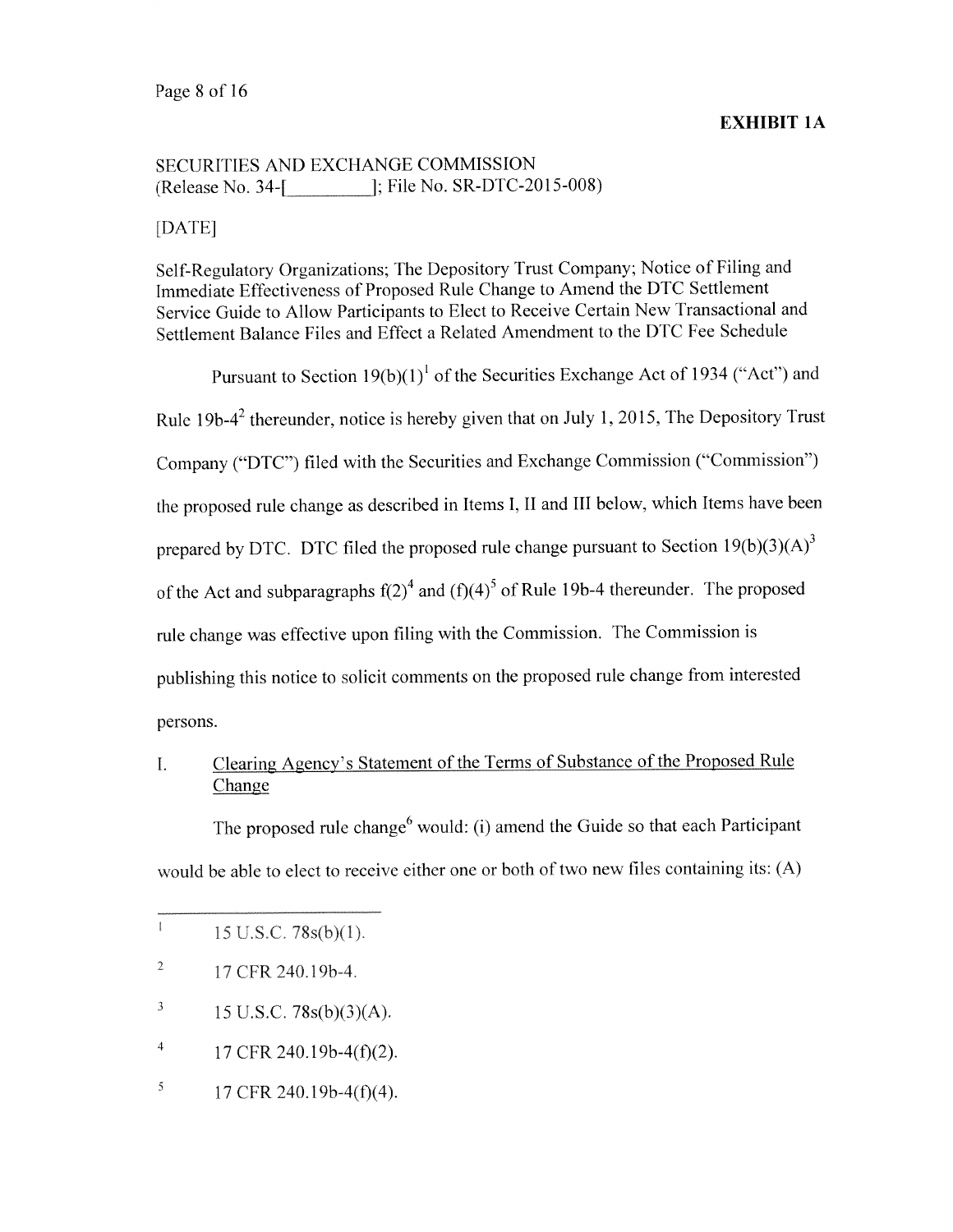Page 9 of 16

transactional information ("Transactional Information")<sup>7</sup> in one file ("Transactional Information File'), and (B) settlement balance information ("Settlement Balance Information")<sup>8</sup> in the other file ( "Settlement Balance Information File") (each a "File", and collectively, "Files"), and (ii) amend the DTC Fee Schedule ("Fee Schedule") to add Participant fees relating to the Files, as more fully described below.

II, Clearing Agency's Statement of the Purpose of, and Statutory Basis for, the Proposed Rule Change

In its filing with the Commission, DTC included statements concerning the purpose of, and basis for, the proposed rule change and discussed any comments it received on the proposed rule change. The text of these statements may be examined at the places specified in Item IV below. DTC has prepared summaries, set forth in sections A, B, and C below, of the most significant aspects of such statements.

 $6$  Each term not otherwise defined herein has its respective meaning as set forth in the DTC Rules (the "Rules"), available at http://www.dtcc.com/legal/rules-andprocedures.aspx, and the DTC Settlement Service Guide ("Guide"), available at http://www.dtcc.com/~/media/Files/Downloads/legal/serviceguides/Settlement.pdf.

 $\boldsymbol{7}$ Transactional Information for this purpose is defined as information relating to the Participant's daily settlement transaction activity, as provided by DTC from time to time.

<sup>&</sup>lt;sup>8</sup> Settlement Balance Information for this purpose is defined as the Participant's Net Debit Balance or Net Credit Balance, as applicable ("DTC Net Settlement Balance"). Where <sup>a</sup> Participant is <sup>a</sup> common member of DTC and National Securities Clearing Corporation ("NSCC"). Settlement Balance Information would include the net of the Participant's DTC Net Settlement Balance and its NSCC net settlement balance (i.e., the net amount of its gross settlement debits and credits at NSCC).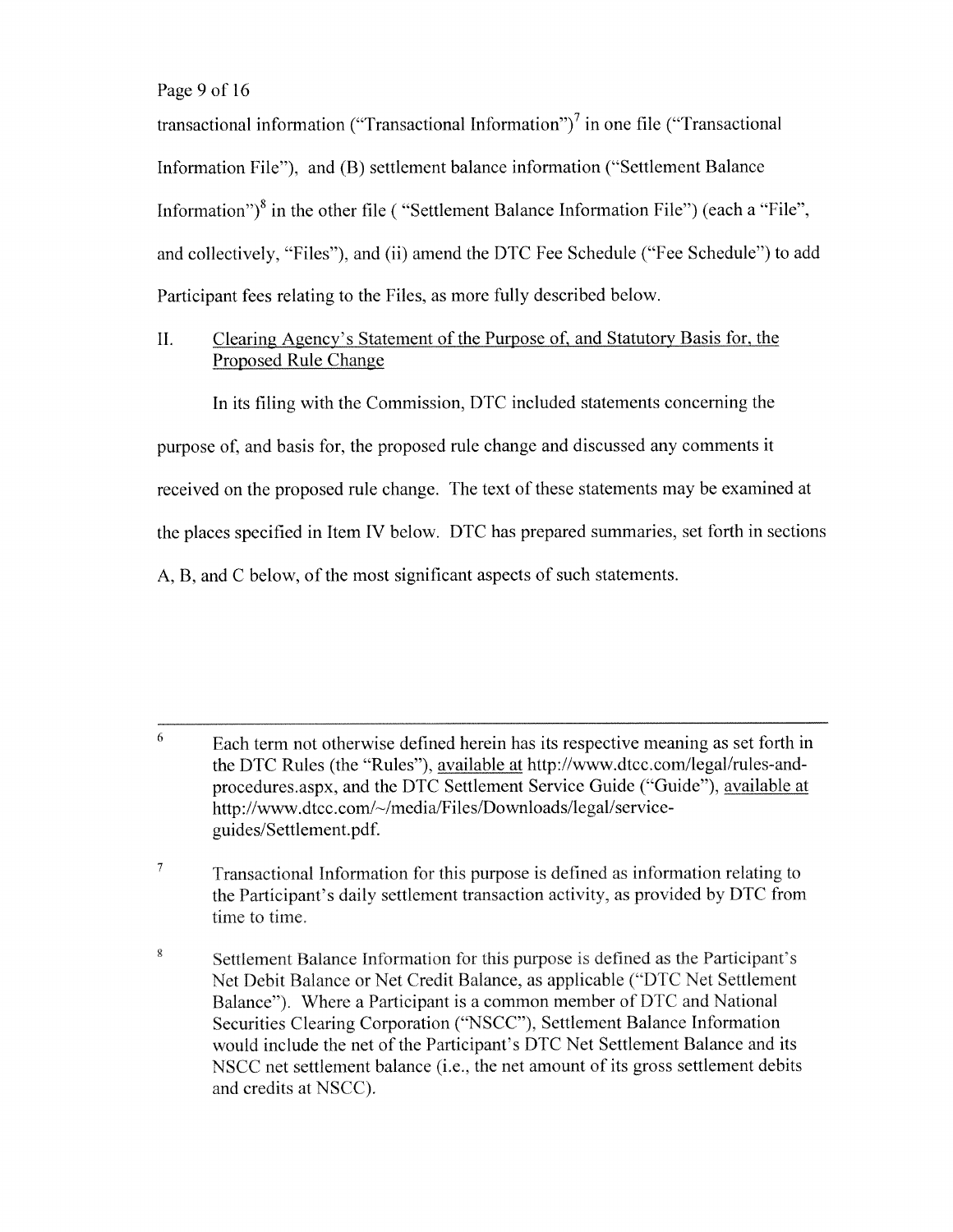#### Page 10 of 16

- (A) Clearing Agency's Statement of the Purpose of, and Statutory Basis for, the Proposed Rule Change
	- 1. Purpose

The purpose of the propose<sup>d</sup> rule filing is to amend: (i) the Guide so that Participants would he able to elect to receive one or both of the Files and (ii) the Fee Schedule to add Participant fees relating to the Files, as set forth below.

#### Background

Transactional Information and Settlement Balance Information are available to Participants in real-time via DTC's Settlement User Interface ("Interface").<sup>9</sup> Participants that wish to access Transactional Information and Settlement Balance Information outside of the Interface may incur expense in order to extract the information from the Interface and incorporate it into their own file formats.

### Proposal

In order to enhance the ability of Participants to efficiently access Transactional Information and Settlement Balance Information on <sup>a</sup> cost effective basis, the proposed rule change would revise the Guide to allow Participants to elect to receive one or both Files, for <sup>a</sup> monthly fee per File. The Transactional Information File would be provided daily. The Settlement Balance Information File would be provided via <sup>a</sup> feed on an intraday basis, with final Settlement Balance Information provided at end-of-day.

<sup>9</sup> The Interface allows for Participant input and inquiry into the DTC Settlement System.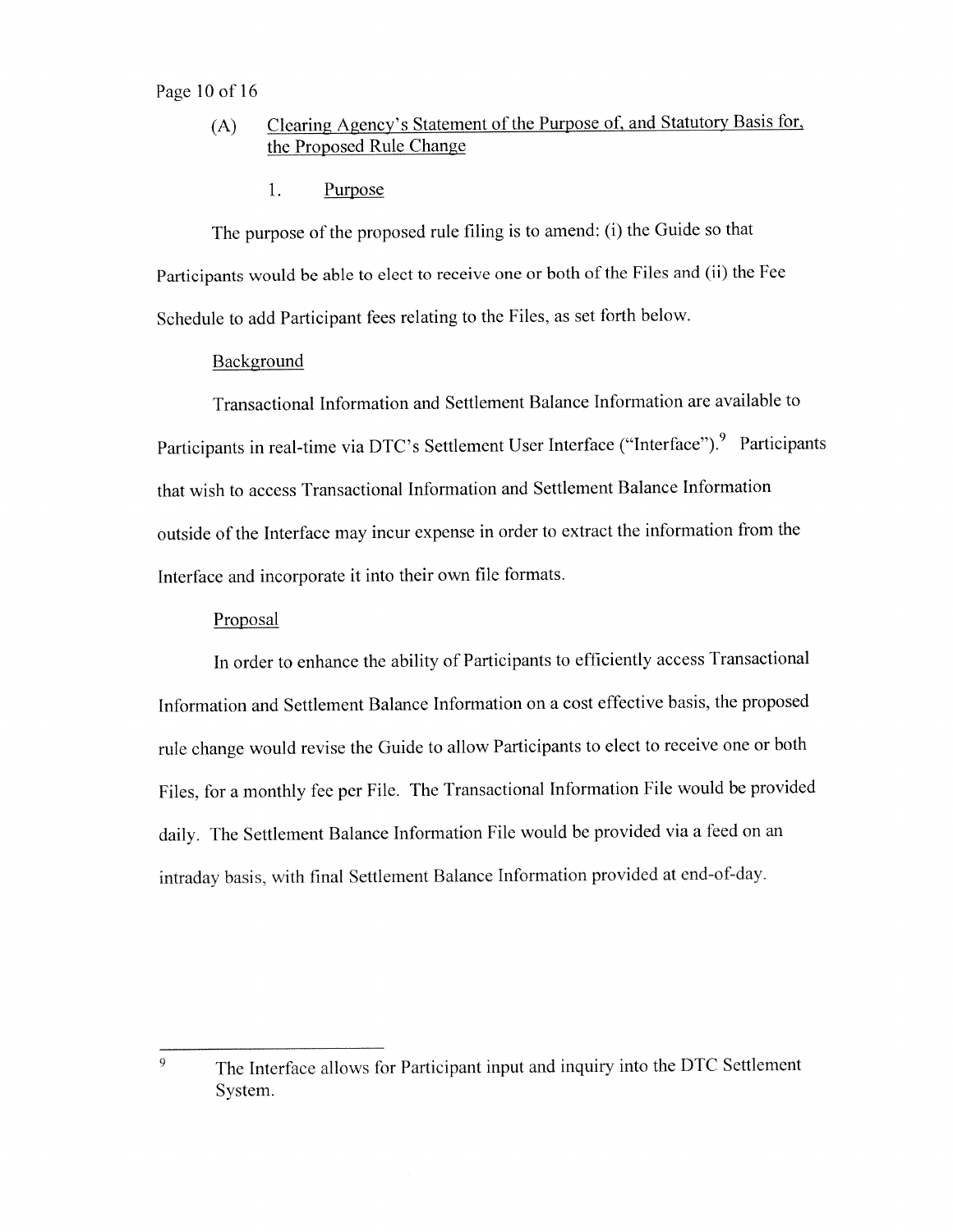Page 11 of 16

The Fee Guide would be amended to add the following Participant fees for access to the Files:

Transactional Information and Settlement Balance Information Files

| <b>Description</b>                   | Amount (\$) | <b>Conditions</b> |  |
|--------------------------------------|-------------|-------------------|--|
| Transactional Information File.      | 200.00      | Per month         |  |
| Settlement Balance Information File. | 400.00      | Per month         |  |

#### Implementation Date

The effective date of the propose<sup>d</sup> rule change would be July 1, 2015.

2. Statutory Basis

The propose<sup>d</sup> rule change is designed to promote the promp<sup>t</sup> and accurate clearance and settlement of securities transactions by enhancing access to information for Participants. The propose<sup>d</sup> fees as set forth above would apply equally for Participants that elect to receive Files. Therefore, DTC believes that the propose<sup>d</sup> rule change is consistent with the requirements of the Act and the rules and regulations thereunder applicable to DTC, in particular: (i) Section  $17A(b)(3)(F)^{10}$  of the Act, which requires that the rules of the clearing agency be designed, inter alia, to promote the prompt and accurate clearance and settlement of securities transactions, and (ii) Section  $17A(b)(3)(D)^{11}$  of the Act, which requires that the rules of the clearing agency provide for the equitable allocation of reasonable dues, fees. and other charges among its Participants. respectively.

 $10\,$ 15 U.S.C. 78q-1(b)(3)(F).

 $\boldsymbol{\Pi}$ 15 U.S.C. 78q-1(b)(3)(D).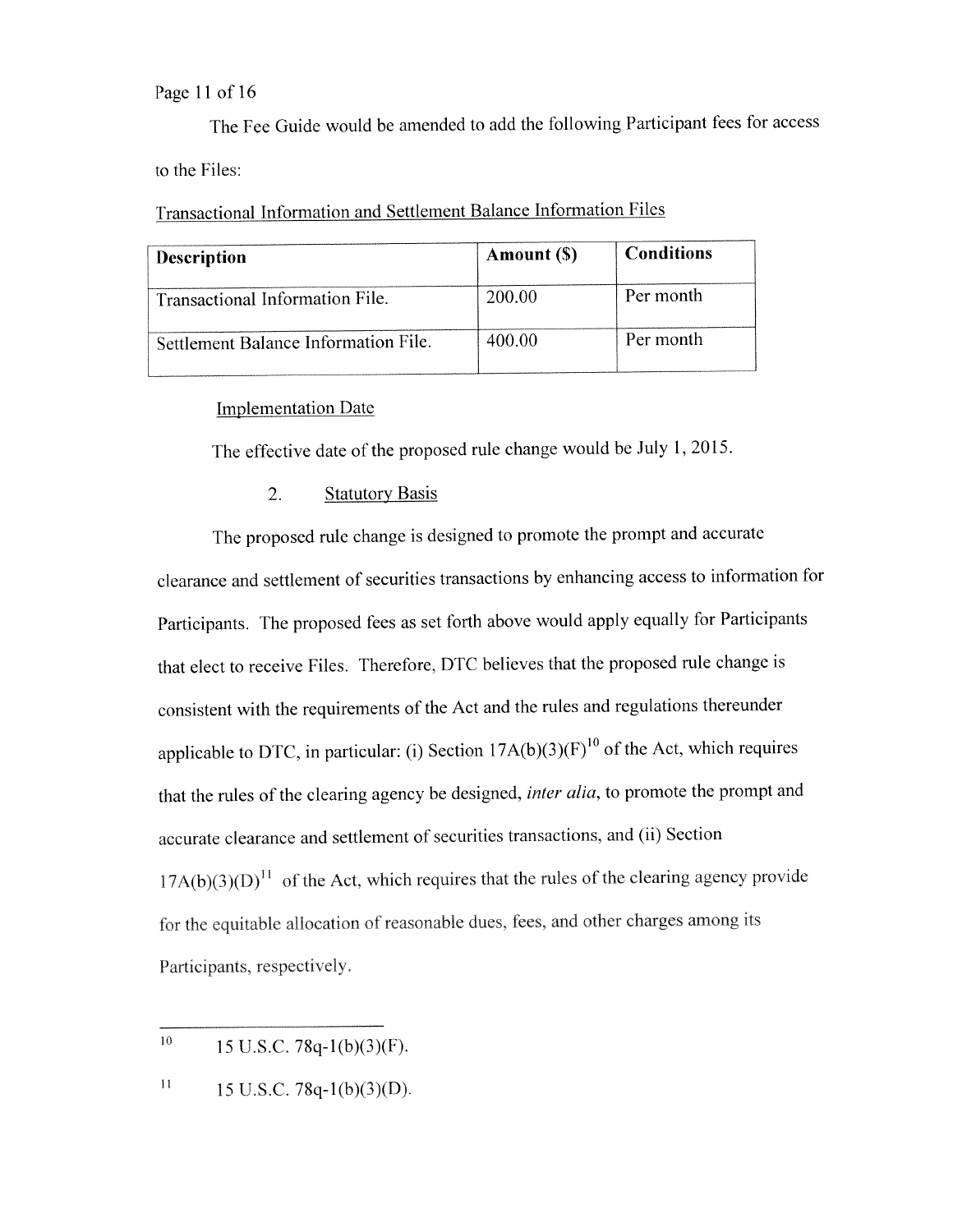#### Page 12 of 16

# (B) Clearing Agency's Statement on Burden on Competition

DTC does not believe that the propose<sup>d</sup> rule change would have any impact, or impose any burden, on competition.

(C) Clearing Agency's Statement on Comments on the Proposed Rule Change Received from Members, Participants, or Others

Written comments relating to the propose<sup>d</sup> rule change have not ye<sup>t</sup> been solicited or received. DTC will notify the Commission of any written comments received by DTC.

# III. Date of Effectiveness of the Proposed Rule Change and Timing for Commission Action

The foregoing rule change has become effective pursuant to Section  $19(b)(3)(A)^{12}$ 

of the Act and paragraph (f) of Rule  $19b-4^{13}$  thereunder. At any time within 60 days of the filing of the propose<sup>d</sup> rule change, the Commission summarily may temporarily suspen<sup>d</sup> such rule change if it appears to the Commission that such action is necessary or appropriate in the public interest, for the protection of investors, or otherwise in furtherance of the purposes of the Act.

#### IV. Solicitation of Comments

Interested persons are invited to submit written data. views and arguments concerning the foregoing, including whether the propose<sup>d</sup> rule change is consistent with the Act. Comments may be submitted by any of the following methods:

#### Electronic Comments:

•Use the Commission's Internet comment form

 $12 \t15$  U.S.C. 78s(b)(3)(A).

<sup>13</sup> 17 CFR 240.19b-4(f).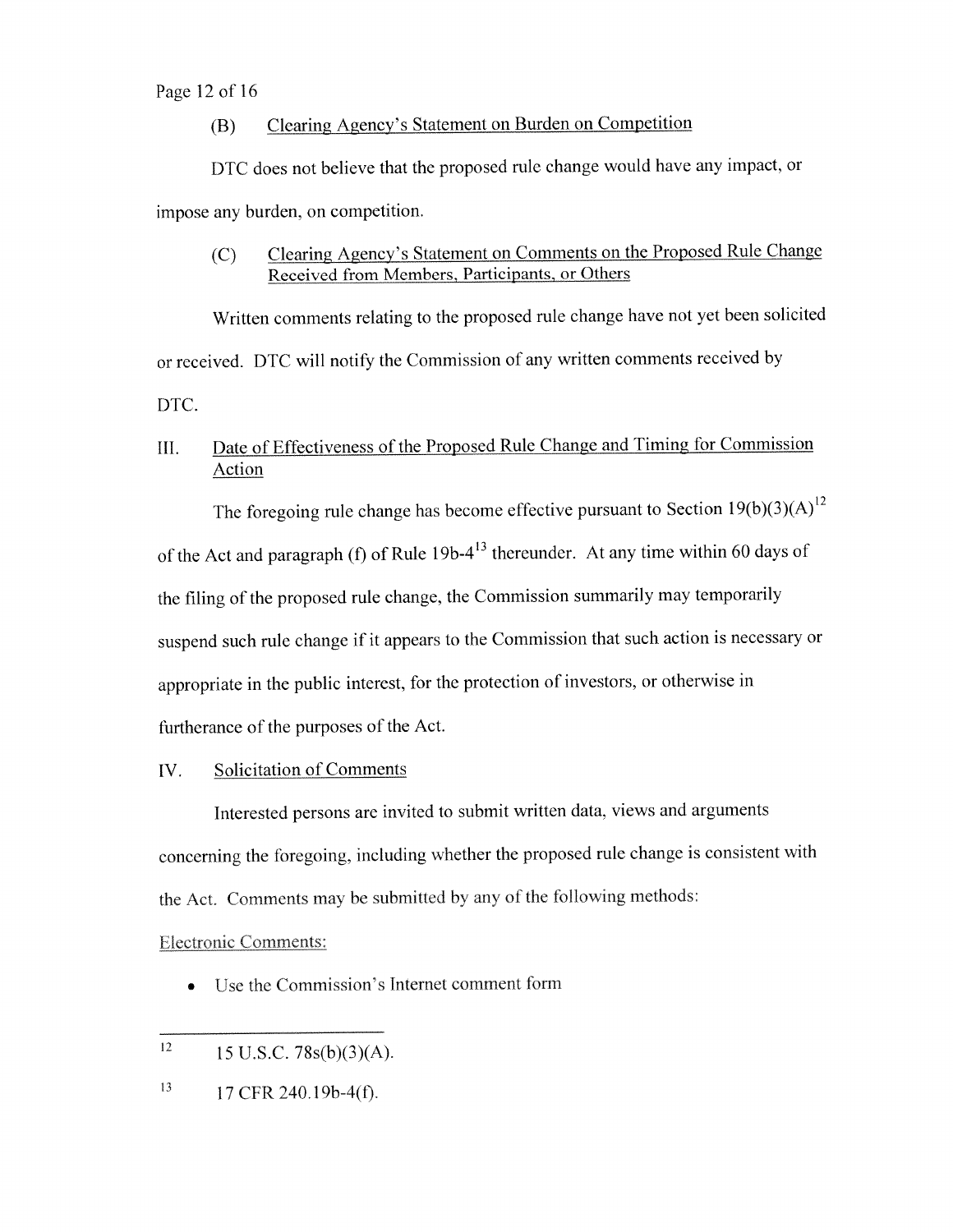#### Page 13 of 16

(http ://www.sec. gov/rules/sro.shtml); or

•Send an e-mail to rule-comments@sec.gov. Please include File Number SR-DTC-2015-008 on the subject line.

#### Paper Comments:

•Send paper comments in triplicate to [Name of Secretary], Secretary, Securities and Exchange Commission, <sup>100</sup> <sup>F</sup> Street, NE, Washington, DC 20549-1090.

All submissions should refer to File Number SR-DTC-2015-008. This file number should be included on the subject line if e-mail is used. To help the Commission process and review your comments more efficiently, <sup>p</sup>lease use only one method. The Commission will pos<sup>t</sup> all comments on the Commission's Internet website (http://www.sec.gov/rules/sro.shtml). Copies of the submission, all subsequent amendments, all written statements with respec<sup>t</sup> to the propose<sup>d</sup> rule change that are filed with the Commission, and all written communications relating to the proposed rule change between the Commission and any person, other than those that may be withheld from the public in accordance with the provisions of <sup>5</sup> U.S.C. 552, will be available for website viewing and printing in the Commission's Public Reference Room, <sup>100</sup> <sup>F</sup> Street, NE, Washington. DC <sup>20549</sup> on official business days between the hours of 10:00 a.m. and 3:00 p.m. Copies of the filing also will be available for inspection and copying at the principal office of DTC and on DTCC's website

(http://dtcc.com/legal/sec-rule-filings.aspx). All comments received will be posted without change; the Commission does not edit persona<sup>l</sup> identifying information from submissions. You should submit only information that you wish to make available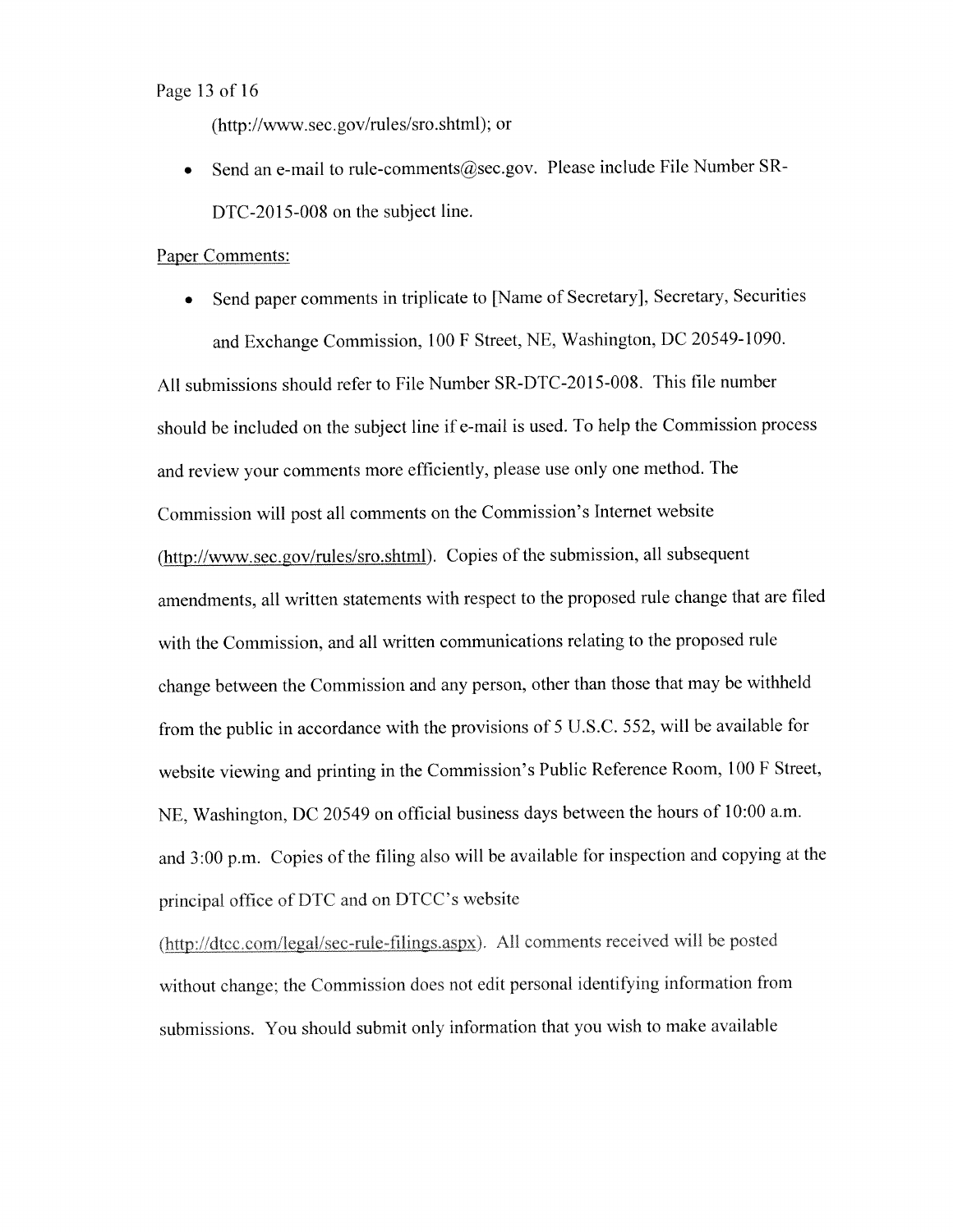Page 14 of 16

publicly. All submissions should refer to File Number SR-DTC-20 15-008 and should be submitted on or before [insert date <sup>21</sup> days from publication in the Federal Register].

For the Commission, by the Division of Trading and Markets, pursuan<sup>t</sup> to delegated authority.<sup>14</sup>

Secretary

 $14$  17 CFR 200.30-3(a)(12).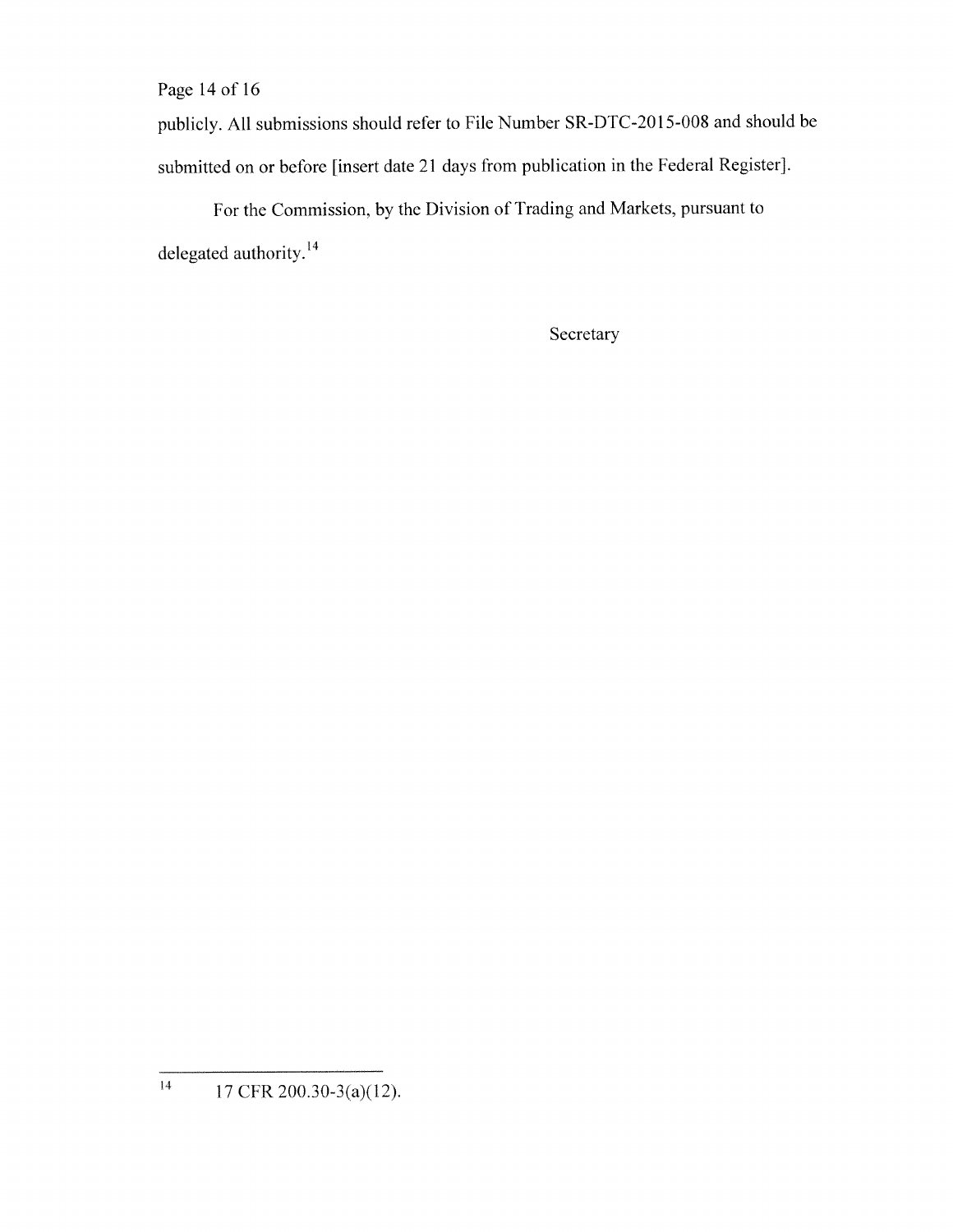# EXHIBIT 5

Bold, Underlined text indicates additions.

#### The Depository Trust Company

#### Settlement Service Guide

\*\*\*

Settlement User Interface

About the Product

The Settlement User Interface is <sup>a</sup> user interface that features <sup>a</sup> Navigation Bar and Dashboard. The Navigation Bar allows Participants access to improved inquiry and update capabilities for their settlement transactions. The Dashboard consists of individual windows, each of which offers <sup>a</sup> view into different settlement related activity.

# Transactional Information and Settlement Balance Information Files

<sup>A</sup> Participant may elect to receive files containing: (a) its DTC settlement transaction information on <sup>a</sup> daily basis (known as the "Transactional Information File") and/or (b) its settlement balance information via <sup>a</sup> feed that would be provided on an intraday basis, with final settlement balance information provided at end-of-day (known as the "Settlement Balance Information File"). Applicable fees are set forth in the DTC Fee Schedule.

يو پو پو